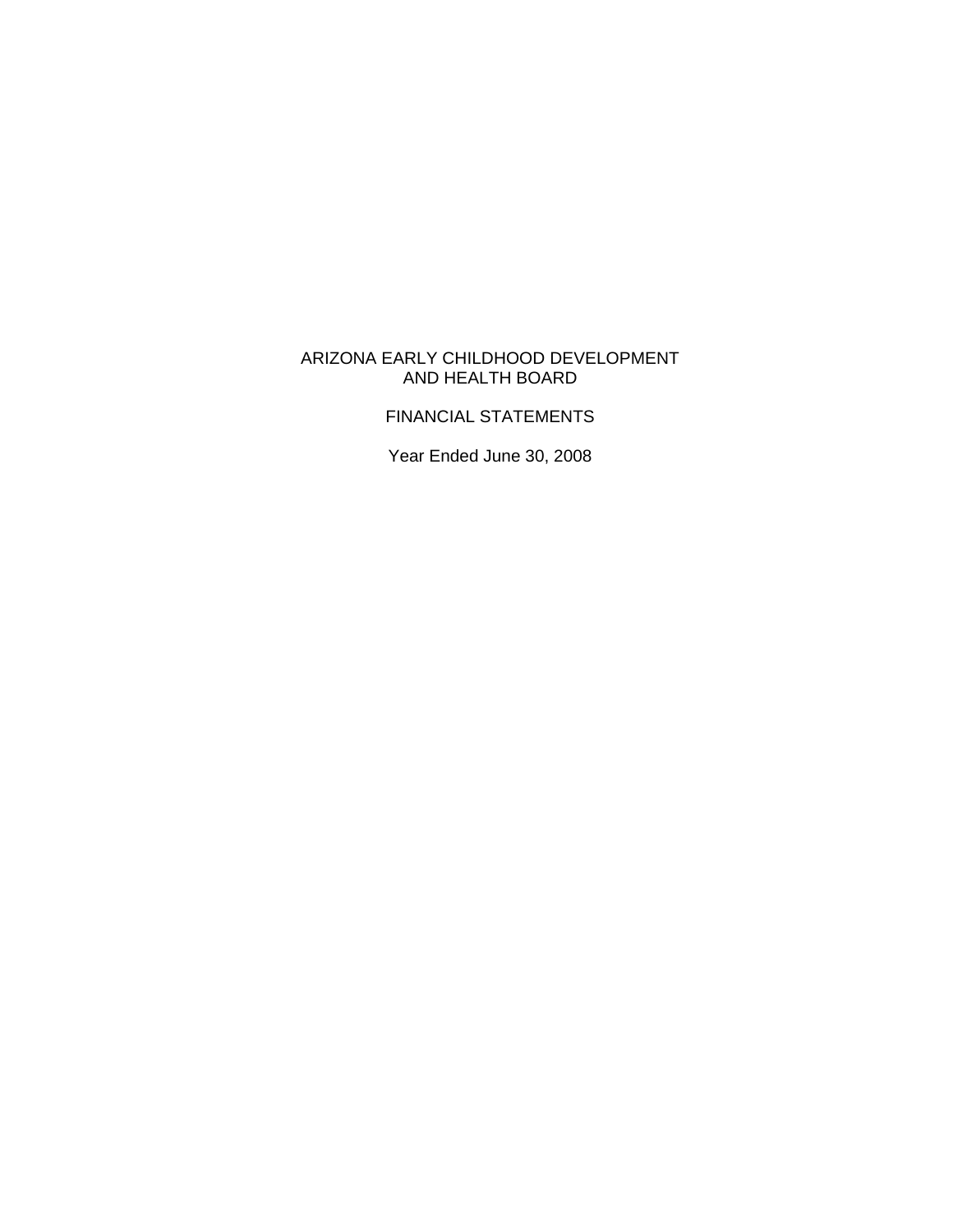# ARIZONA EARLY CHILDHOOD DEVELOPMENT AND HEALTH BOARD

# TABLE OF CONTENTS

| REPORT ON AUDIT OF FINANCIAL STATEMENTS                                             |   |
|-------------------------------------------------------------------------------------|---|
| Independent Auditors' Report                                                        | З |
| Statement of Cash Receipts, Cash Disbursements and<br>Changes in Fund Cash Balances |   |
| Notes to Financial Statements                                                       | 5 |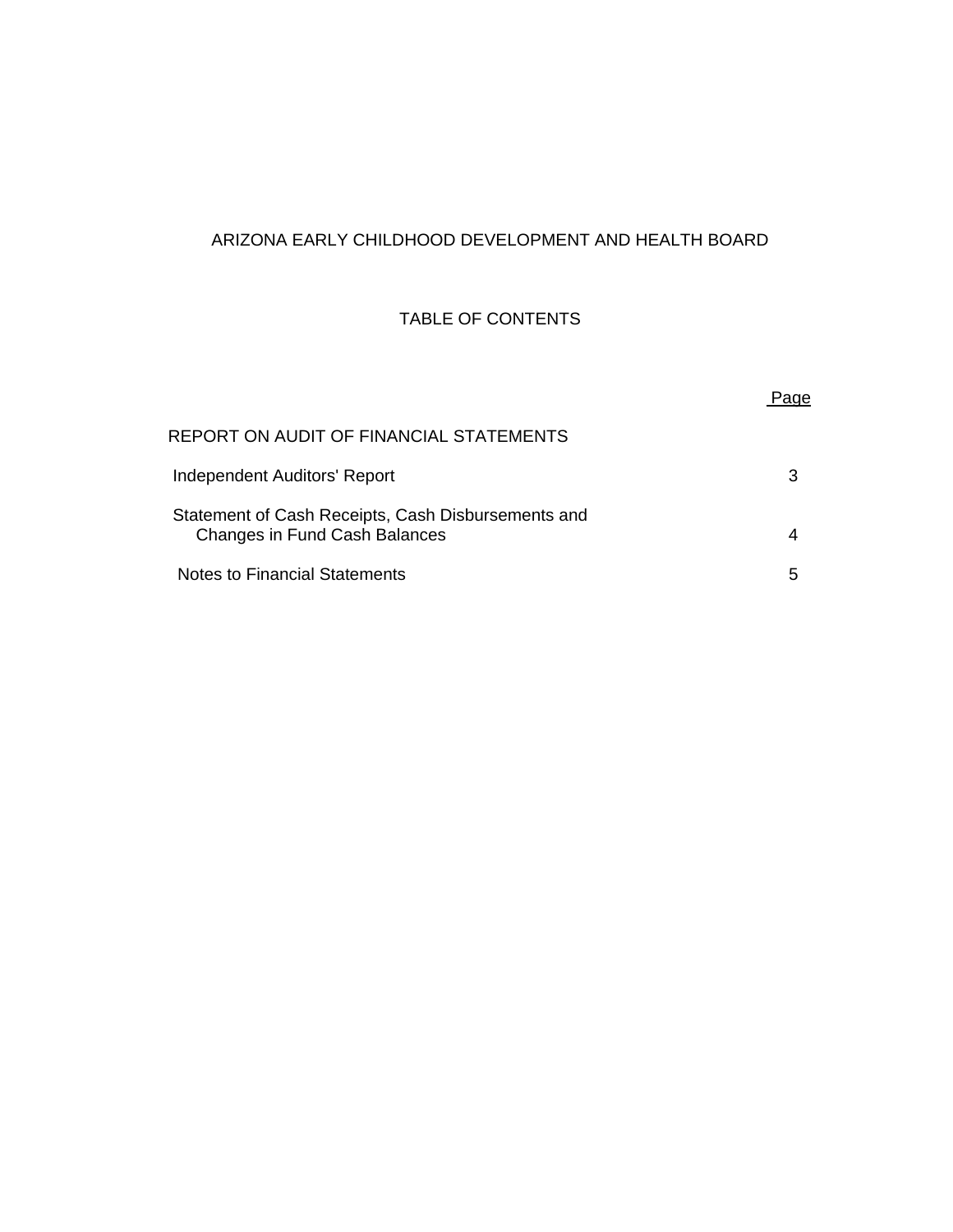Colebrating 50 Years Of Service



HENRY & HORNE, LLP Certified Public Accountants

#### Independent Auditors' Report

To the Board of Directors Arizona Early Childhood Development and Health Board Phoenix , Arizona

We have audited the accompanying Statement of Cash Receipts, Cash Disbursements, and Changes in Fund Cash Balance of Arizona Early Childhood Development and Health Board as of and for the year ended June 30, 2008. This financial statement is the responsibility of Arizona Early Childhood Development and Health Board's management. Our responsibility is to express an opinion on this financial statement based on our audit.

We conducted our audit in accordance with auditing standards generally accepted in the United States of America. Those standards require that we plan and perform the audit to obtain reasonable assurance about whether the financial statement is free of material misstatement. An audit includes consideration of internal control over financial reporting as a basis for designing audit procedures that are appropriate in the circumstances, but not for the purpose of expressing an opinion on the effectiveness of Arizona Early Childhood Development and Health Board's internal control over financial reporting. Accordingly, we express no such opinion. An audit also includes examining, on a test basis, evidence supporting the amounts and disclosures in the Statement of Cash Receipts, Cash Disbursements and Changes in Fund Cash Balance. An audit also includes assessing the accounting principles used and significant estimates made by management, as well as evaluating the overall financial statement presentation. We believe that our audits provide a reasonable basis for our opinion.

As described in Note 1, this financial statement was prepared on a basis of cash receipts and disbursements, which is a comprehensive basis of accounting other than generally accepted accounting principles.

In our opinion, the financial statement referred to above present fairly, in all material respects, the cash receipts, cash disbursements and cash balance of Arizona Early Childhood Development and Health Board as of and for the year June 30, 2008, on the basis of accounting described in Note 1.

 $\tau$ , UP

September 23, 2008 Casa Grande, Arizona

Tempe 2055 E. Warner Road Suite 101 Tempe, AZ 85284-3487 (480) 839-4900 Fax (480) 839-1749

Scottsdale 7098 E. Cochise Road Suite 100 Scottsdale, AZ 85253-4517  $(480)$  483-1170 Fax (480) 483-7126

Casa Grande 711 E. Cottonwood Lane Suite C Casa Grande, AZ 85222-2725  $(520) 836 - 8201$ Fax (520) 426-9432

www.henryandhorne.com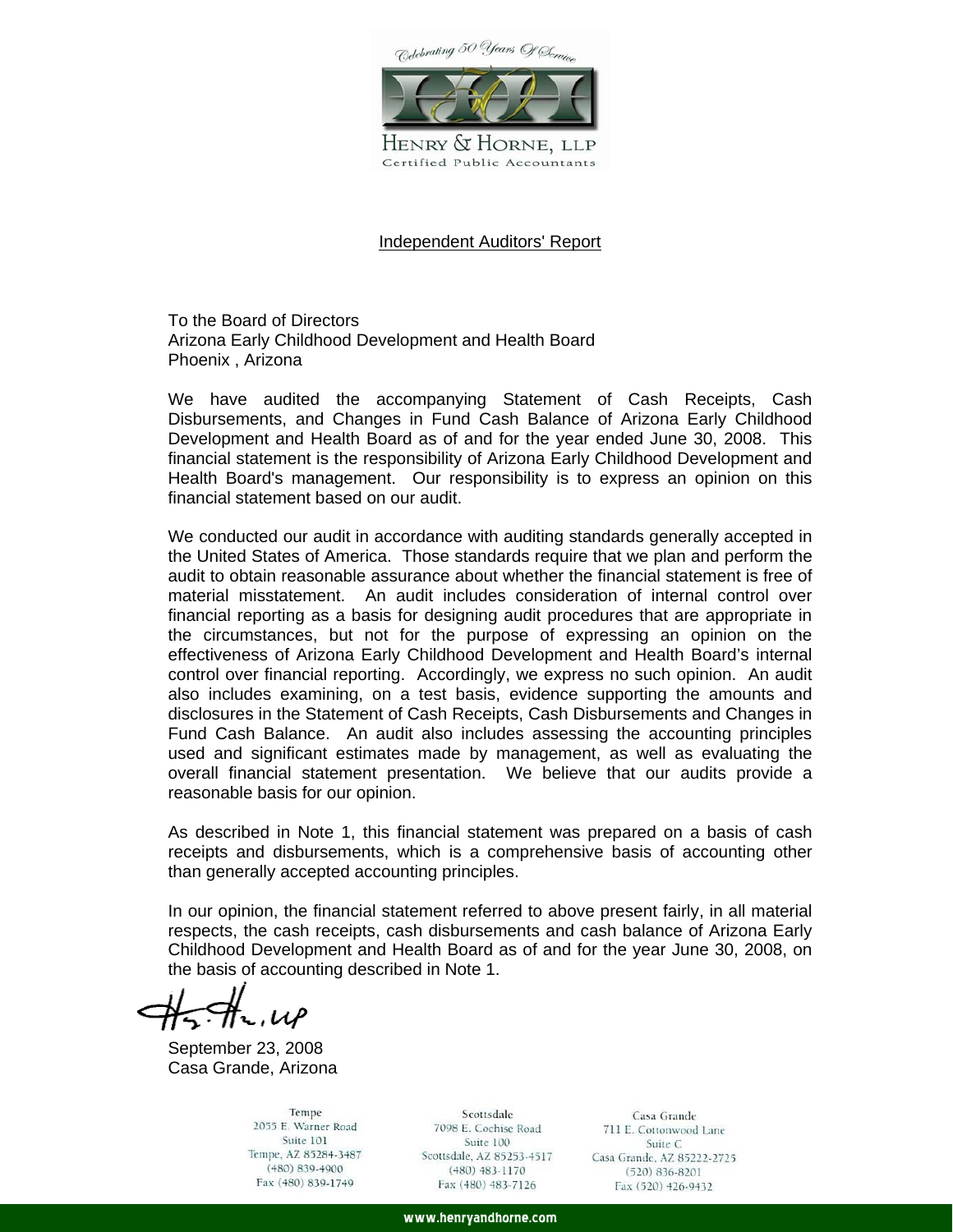#### CHANGES IN FUND CASH BALANCES As of June 30, 2008 and for the Year Ended June 30, 2008 ARIZONA EARLY CHILDHOOD DEVELOPMENT AND HEALTH BOARD STATEMENT OF CASH RECEIPTS, CASH DISBURSEMENTS, AND

|                                                                                                                                                                                                                                                                                                                                           | Program<br>Fund                                   | Administrative<br>Cost<br>Fund                                                                                   | Total                                                                                                              |
|-------------------------------------------------------------------------------------------------------------------------------------------------------------------------------------------------------------------------------------------------------------------------------------------------------------------------------------------|---------------------------------------------------|------------------------------------------------------------------------------------------------------------------|--------------------------------------------------------------------------------------------------------------------|
| <b>CASH RECEIPTS</b><br>Tobacco taxes<br>Interest income                                                                                                                                                                                                                                                                                  | 147,543,382<br>5,055,887                          | 16,852,335<br>\$.<br>759,343                                                                                     | \$<br>164,395,717<br>5,815,230                                                                                     |
| <b>TOTAL CASH RECEIPTS</b>                                                                                                                                                                                                                                                                                                                | 152,599,269                                       | 17,611,678                                                                                                       | 170,210,947                                                                                                        |
| <b>CASH DISBURSEMENTS</b><br>Personal services<br>Employee related expenditures<br>Professional and outside services<br>Travel in-state<br>Travel out-of-state<br>Other operating expenditures<br>Capital equipment<br>Non-capital equipment<br><b>TOTAL CASH DISBURSEMENTS</b><br><b>EXCESS OF RECEIPTS</b><br><b>OVER DISBURSEMENTS</b> | 152,599,269                                       | 3,071,552<br>951,303<br>692,400<br>97,353<br>22,440<br>909,906<br>1,539,721<br>598,907<br>7,883,582<br>9,728,096 | 3,071,552<br>951,303<br>692,400<br>97,353<br>22,440<br>909,906<br>1,539,721<br>598,907<br>7,883,582<br>162,327,365 |
| <b>TRANSFERS OUT</b>                                                                                                                                                                                                                                                                                                                      |                                                   | (71, 924)                                                                                                        | (71, 924)                                                                                                          |
| <b>NET CHANGE IN FUND BALANCES</b><br>FUND CASH BALANCES - Beginning of Period                                                                                                                                                                                                                                                            | 152,599,269                                       | 9,656,172<br>73,997,935                                                                                          | 162,255,441<br>73,997,935                                                                                          |
| FUND CASH BALANCES - End of Period                                                                                                                                                                                                                                                                                                        | 152,599,269                                       | \$83,654,107                                                                                                     | 236, 253, 376<br>\$                                                                                                |
| Fund cash balances consists of:<br>Cash held by State Treasurer<br>Investments held by State Treasurer                                                                                                                                                                                                                                    | \$<br>871,862<br>151,727,407<br>152,599,269<br>\$ | \$<br>1,392,324<br>82,261,783<br>\$83,654,107                                                                    | \$<br>2,264,186<br>233,989,190<br>236,253,376<br>\$                                                                |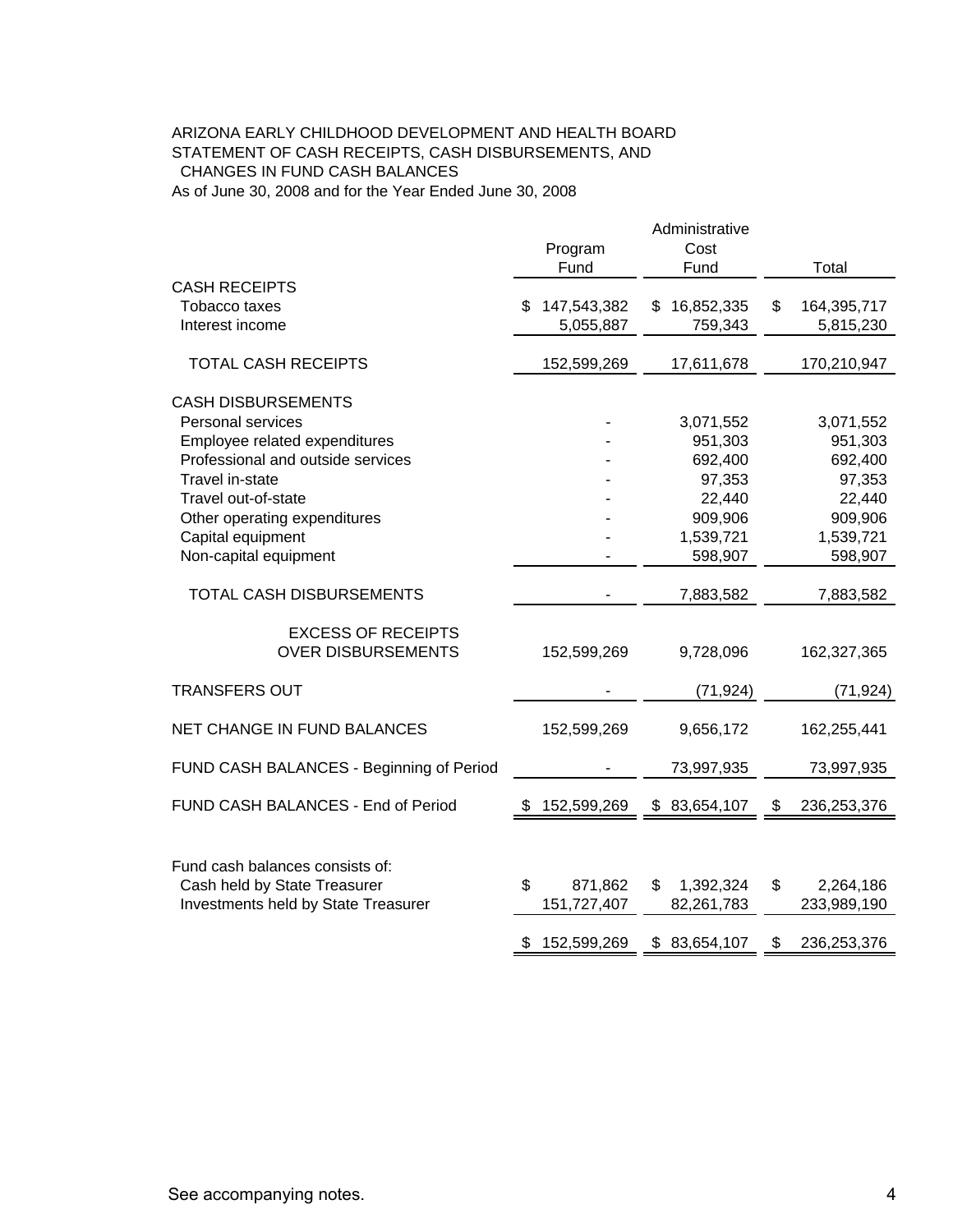### NOTE 1 SUMMARY OF SIGNIFICANT ACCOUNTING POLICIES

The Early Childhood Development and Health Board (Board) is an agency of the State of Arizona. The accompanying financial statement is prepared on a basis of accounting other than U.S. generally accepted accounting principles (GAAP) applicable to governmental units adopted by the Governmental Accounting Standards Board. The basis of accounting is discussed in detail below.

#### Reporting Entity

The Board was established by Ballot Proposition 203 (Prop 203) in the November 7, 2006, State of Arizona general election to provide programs and services to prekindergarten children and their families for the purpose of assisting child development by providing education and other support, including parent and family support programs, child care, preschool, health screenings and access to preventive health services. As required by Arizona Revised Statutes (A.R.S.) §16-651, on December 7, 2006, the Governor issued the Governor Issues Elections Proclamation declaring Prop 203 into law immediately and effectively creating the Board.

The Board is part of the State of Arizona's reporting entity. However, this financial statement is intended to present solely the cash transactions of the Board for the year ended June 30, 2008. This statement does not present the financial position or changes in financial position of the State. The State issues a publicly available Comprehensive Annual Financial Report (CAFR). Copies of the CAFR are posted on the Arizona Department of Administration's General Accounting Office's (GAO) Web site at www.gao.state.az.us or can be obtained by contacting the GAO at 100 North 15th Avenue, 3rd Floor, Suite 302, Phoenix, Arizona, 85007.

The accompanying financial statement presents the activities of the Board. Ten percent of the monies received by the Board pursuant to A.R.S. §42-3371 shall be deposited into an Administrative Fund, except in fiscal year 2007, when all monies were required to be deposited into this fund. Monies deposited into the Administrative Fund are used to pay administrative expenses, including the Board's staff salaries. Additionally, the following Board funds were established, but only the Program Fund had any reportable activity:

Program Fund—A.R.S. §8-1181(D) requires that beginning in fiscal year 2008, 90 percent of monies received pursuant to A.R.S. §42-3371 shall be deposited into the Program Fund. Monies deposited into this fund are to be used in furtherance of the objectives set forth in Prop 203.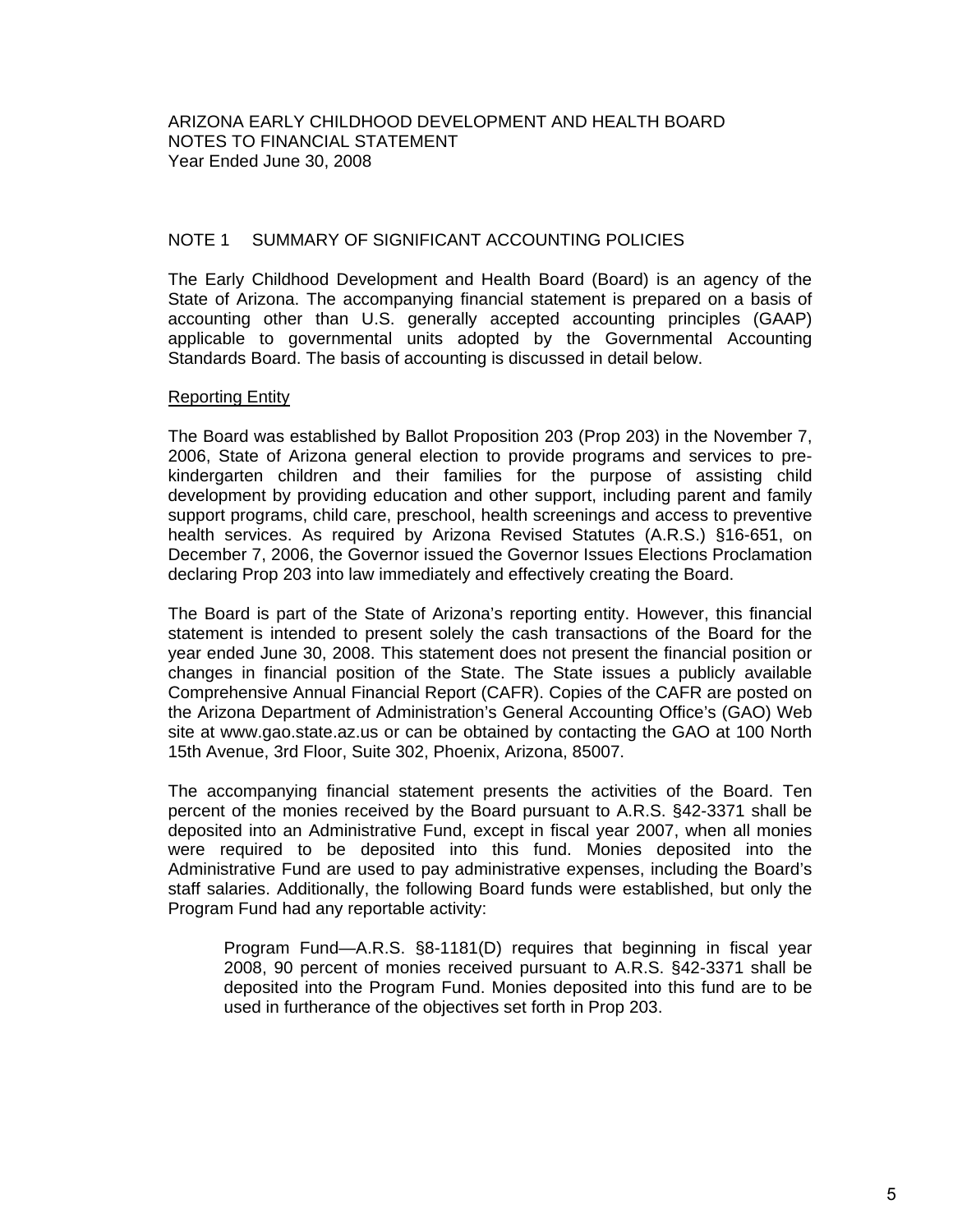## NOTE 1 SUMMARY OF SIGNIFICANT ACCOUNTING POLICIES (CONTINUED)

Private Gifts Fund—A.R.S. §8-1182 requires that monies or other resources arising from private grants, gifts, or contributions shall be deposited into this fund and shall be used in accordance with the permissible conditions, if any, placed on the use of those monies by the donor.

Grant Monies Fund—A.R.S. §8-1182 requires that federal, state, or local monies received shall be deposited into this fund and shall be used in accordance with the conditions placed on those monies by the awarding government.

Legislative Appropriations Fund—A.R.S. §8-1181(B) requires that monies appropriated by the State's Legislature shall be deposited into this fund and used in accordance with the provisions of Prop 203.

The Board's reporting entity consists of the funds listed above, which are considered special revenue funds. Special Revenue Funds are used to account for the proceeds of specific revenue sources that are either legally restricted to expenditures for a specified purpose or designated to finance particular functions or activities of a government. There are no affiliated organizations required to be included as blended or discretely presented component units in the Board's reporting entity.

The A.R.S. §8-1186 requires an annual audit of the Board's funds, accounts, and sub-accounts by an independent certified public accountant within 120 days after the end of the fiscal year. The accompanying financial statement serves as the basis for this audit.

#### Fund Financial Statement

The focus of the statement is on the sources and uses of cash resources.

#### Basis of Accounting

The accompanying financial statement is prepared using the cash basis of accounting. This basis of accounting recognizes changes in fund cash balance, cash receipts, and cash disbursements arising from cash transactions. This basis is a comprehensive basis of accounting other than United States generally accepted accounting principles.

As a result of the use of the cash basis of accounting in preparing the accompanying financial statement, certain assets and their related revenues (such as accounts receivable) and certain liabilities and their related expenses (such as accounts payable for goods or services received but not yet paid and accrued expenses and liabilities) are not reported in the accompanying financial statement.